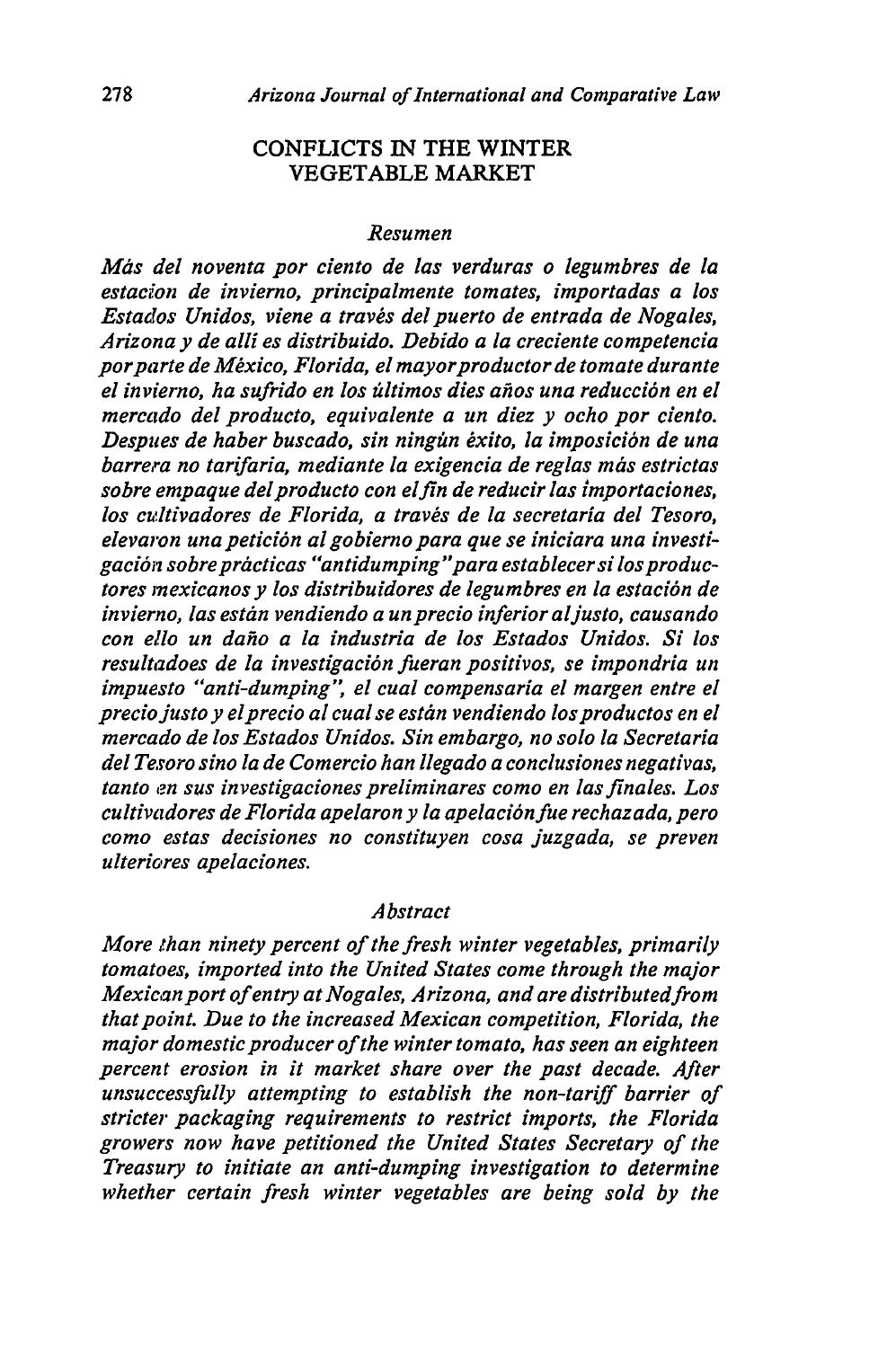*Mexican growers and their distributors at less than fair value and causing material injury to the United States industry. If the determination is positive, an anti-dumping duty may be imposed to offset the margin between the fair value and the price at which the produce is sold in the United States. Both the Treasury and Commerce Departments made negative determinations in their preliminary and final investigations. The Florida growers' appeal was dismissed without prejudice, but further appeals are anticipated.*

More than ninety percent of the fresh winter vegetables imported into the United States comes through the major Mexican port of entry at Nogales, Arizona, and is distributed from that point by the members of the West Mexico Vegetable Distributors' Association of Nogales, Arizona.<sup>1</sup> The tomato accounts for over sixty percent of this market and has become the focal point of a trade controversy between the growers and distributors of Mexican produce and their major competitors, the Florida tomato industry.<sup>2</sup>

As the major domestic producer of the winter tomato, Florida has, in the past decade, seen an erosion of its market share from sixty-three to forty-five percent, due largely to increased competition from Mexico.<sup>3</sup> In an effort to stem the tide, the Florida growers have alleged that the Mexican growers and their distributors are flooding the United States market with underpriced produce in an attempt to establish a monopoly. 4 The *Union Nacional de Productores de Hortalizas* (UNPH), the Mexican growers' association, is identified as the Mexican agency whose governmental authority to regulate planting, quality and value of exports is most influential in controlling prices.' The conflict between the growers is a result of the adjustment problems faced by many United States' businesses whose competitive edge has been eroded due to increased costs for land, labor, equipment and wages. In this case it has led to a renewed spirit of protectionism; however, efforts to preserve the home market are not new in the industry.

*<sup>1.</sup> Inspection Standards of Vegetable Imports: Hearings Before the Subcomm. on Foreign Agricultural Policy of the Senate Comm. on Agriculture, Nutrition and Forestry,* 95th Cong., 2d Ses., pt. II at 6, 64 (1978) [hereinafter cited as *1978 Hearings].*

<sup>2.</sup> *Id.* pt. I at **11.**

<sup>3.</sup> *Id.* pt. I at 20, pt. III at 6.

*<sup>4.</sup> Id.* pt. I at 20.

*<sup>5.</sup> Id.* pt. III at 7. *See also Views ofthe Florida Tomato Industry: Hearings on H.R. 116 Before a Subcomm. on Trade of the House Comm. on Ways and Means, 96th* Cong., 2d Sess. 706-16 (1980) [hereinafter cited as *1980 Hearings].*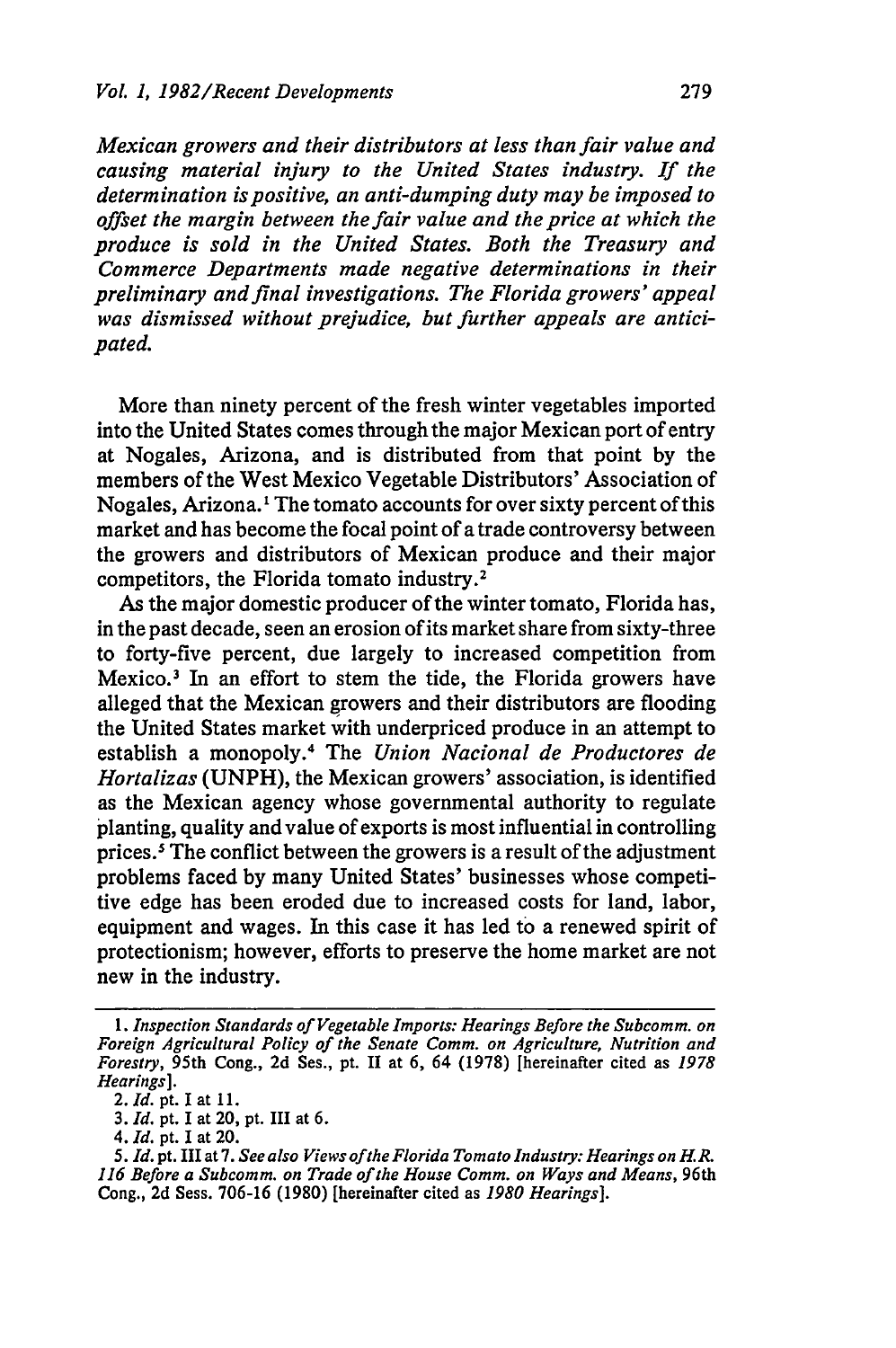Florida has had the functional equivalent of the UNPH since 1937, the year the Agricultural Marketing Agreement Act (the Act) was formulated. 6 The Act provided the Florida growers with an exemption from the anti-trust laws by permitting marketing agreements between the growers and the Secretary of Agriculture to ratify collective action limiting the quantity of produce which may be marketed during any specific period. The product standards also mandated through the Act are applicable to imports as well as to domestically-produced vegetables. Under the authority of the Act, the Florida Tomato Committee has unsuccessfully attempted to extend section 8 (e) of the Act to include packing regulations. The passage of this amendment would have been disadvantageous to the Mexican grower since the Mexican tomato is vine-ripened and therefore more difficult to handle, necessitating its packaging in either two- or three-layer flats. The amendment would have required a jumble-pack container more suitable to the handling requirements of the mature green Florida tomato. 7

Potentially discriminatory product standards are not the only nontariff barriers that have been used to attempt to shift attention from domestic adjustment problems to the restriction of imports. Antidumping and countervailing duty codes have been enacted to protect against the dumping of underpriced goods and the subsidization of inefficient producers. 8 In an effort to protect against the relatively cheaper imported produce, the Florida growers petitioned the United States Secretary of the Treasury to initiate an anti-dumping investigation in order to determine whether certain fresh winter vegetables<sup>9</sup>

8. Trade Agreements Act of 1979, 19 U.S.C. § 1673 (Supp. 1981) (repealing the Anti-dumping Act of 1921, 19 U.S.C. § 160).

280

<sup>6. 7</sup> U.S.C. § § 601-674 (1976). *See also 1980 Hearings, supra* note 5.

*<sup>7. 1978</sup> Hearings, supra* note 1. "A mature green tomato has a completely green skin but has reached the stage where it will turn red either on or off the vine." A vineripened tomato is harvested "in the first stage of changing color; it is primarily green with a tinge of yellow or pink, usually at the blossom end." Both types are presumed "firm enough to withstand frequent handling during the marketing process and the time and travel necessary to get to market." *Id.* pt. III at 65. Vine-ripe tomatoes are usually place-packed in two- or three-layer flats inside fiberboard containers. Jumblepackaging is a commingling of grades and sizes in one fiberboard container, without place-packing, thus allowing a larger weight volume per container. *Id.* pt. III at 68.

<sup>9. &</sup>quot;[T]he term 'certain fresh winter vegetables' means fresh cucumbers, eggplant, peppers, squash, and tomatoes (except cherry tomatoes), the product of Mexico, provided for in items 135.90 through 135.92, 136.20 through 136.22,137.10, 137.50, and 137.60 through 137.63, respectively, of the Tariff Schedules of the United States, and meeting the United States Department of Agriculture minimum standards for grades as set out in 7 CFR 51.2220 through 51.2239, 51.2190 through 51.2207, 51.3270 through 51.3286, 51.4030 through 51.4062, and 51.1855 through 51.1877, respectively." 44 Fed. Reg. 63,589 (1979).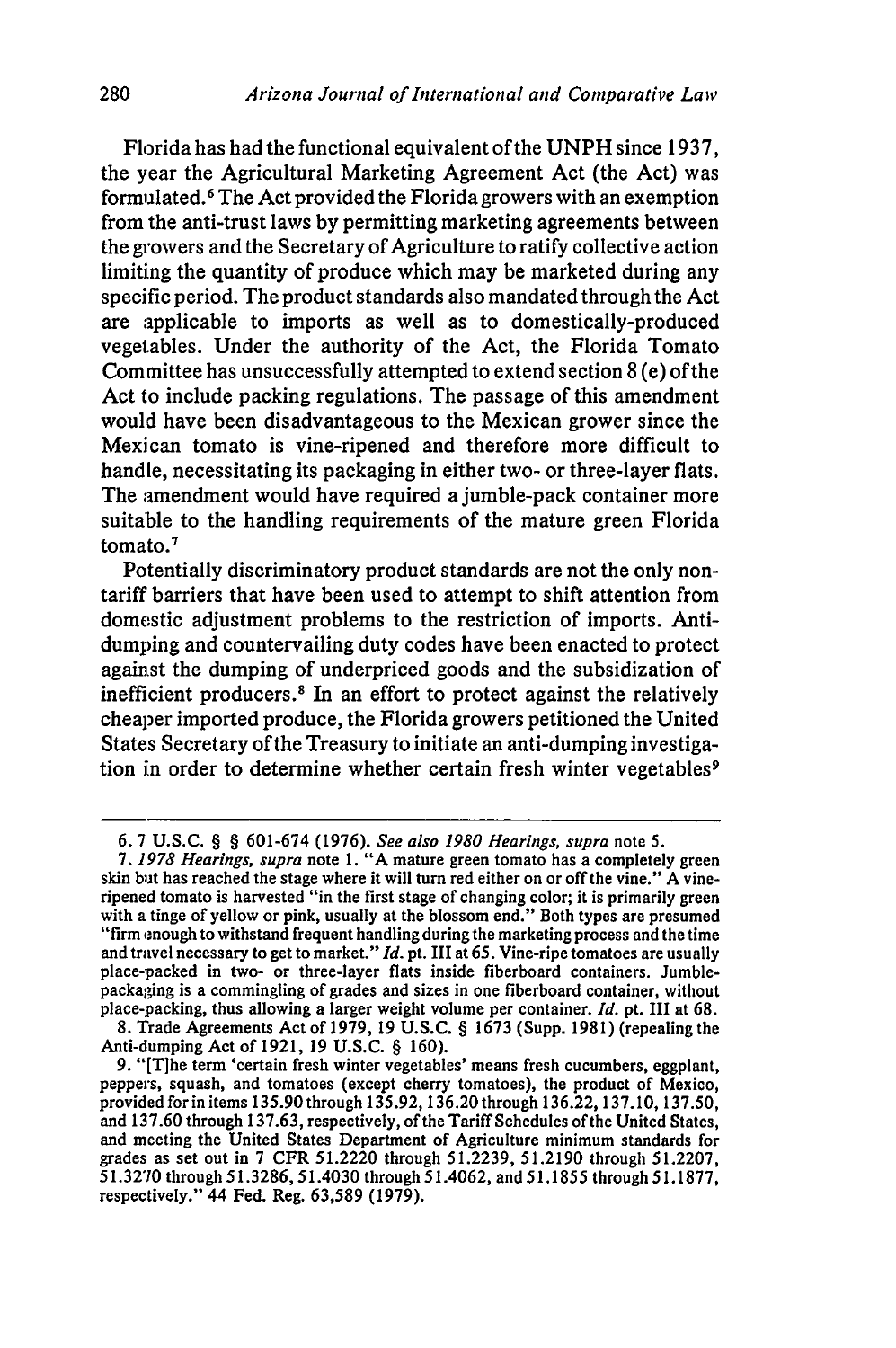from Mexico are being sold at less than fair value.<sup>10</sup> "Dumping" is the general term for the sale of foreign merchandise in a country's market at less than fair value, as determined by the exporter's comparable home market price, the exporter's price in a third country or the merchandise's constructed value. An anti-dumping duty may be imposed to offset the margin between the fair value and the price at which the produce is sold in the United States, if a determination is made that the sales at less than fair value are causing material injury to the industry.<sup>11</sup>

In order to determine if there were sales at less than fair value, the Secretary of the Treasury used the exporter's price in a third country, in this case, Canada. This measure was used because Mexico exports all of its tomatoes, except for the culls, thereby making the comparable home market price inapplicable. Both the Treasury and Commerce Departments made negative determinations in their preliminary and final investigations.12 The Florida growers appealed the determinations on grounds stemming partially from the repeal of the 1921 Act by the Trade Agreements Act of 1979.13 The appeal was dismissed without prejudice, but further appeals are anticipated by the West Mexico Vegetable Distributors' Association.14 The Florida growers may also seek to use a cost of production calculation available under the 1979 Act to determine sales at less than fair value.<sup>15</sup> The West Mexico Vegetable Distributors' Association points out that this would require the compilation of figures based upon production variables which are not routinely available. Furthermore, the highly competitive nature of the perishable produce business makes it unlikely that its members would be forthcoming with what are regarded as trade secrets.

In conclusion, the goal of the Trade Agreements Act, i.e., to preserve competition **by** offering a degree of protection from artificially low import prices, has not been successfully furthered from the vantage point of the Florida growers, who, in all likelihood, will continue their campaign for some type of restriction on the importa-

<sup>10. 43</sup> Fed. Reg. 48,753 (1978).

**<sup>11.</sup>** S. REP. No. 96-249, 96th Cong., 1st Sess. 423, *reprinted in* 1979 U.S. **CODE CONG. & AD.** NEWS 381.

<sup>12. 45</sup> Fed. Reg. 20,512 (1980); 44 Fed. Reg. 63,588 **-** 89 (1979).

<sup>13.</sup> Southwest Florida Winter Vegetable Growers Ass'n v. United States, 14 Cust. B. & Dec. 4845 (Mar. 26, 1980).

<sup>14.</sup> The West Mexico Vegetable Distributors' Association acted as intervenor on the appeal and plans to continue in that capacity on the upcoming appeal. Interview with George Uribe, Secretary of the West Mexico Vegetable Distributors' Association, in Nogales, Arizona (Oct. **11,** 1981).

*<sup>15.</sup> Id.*